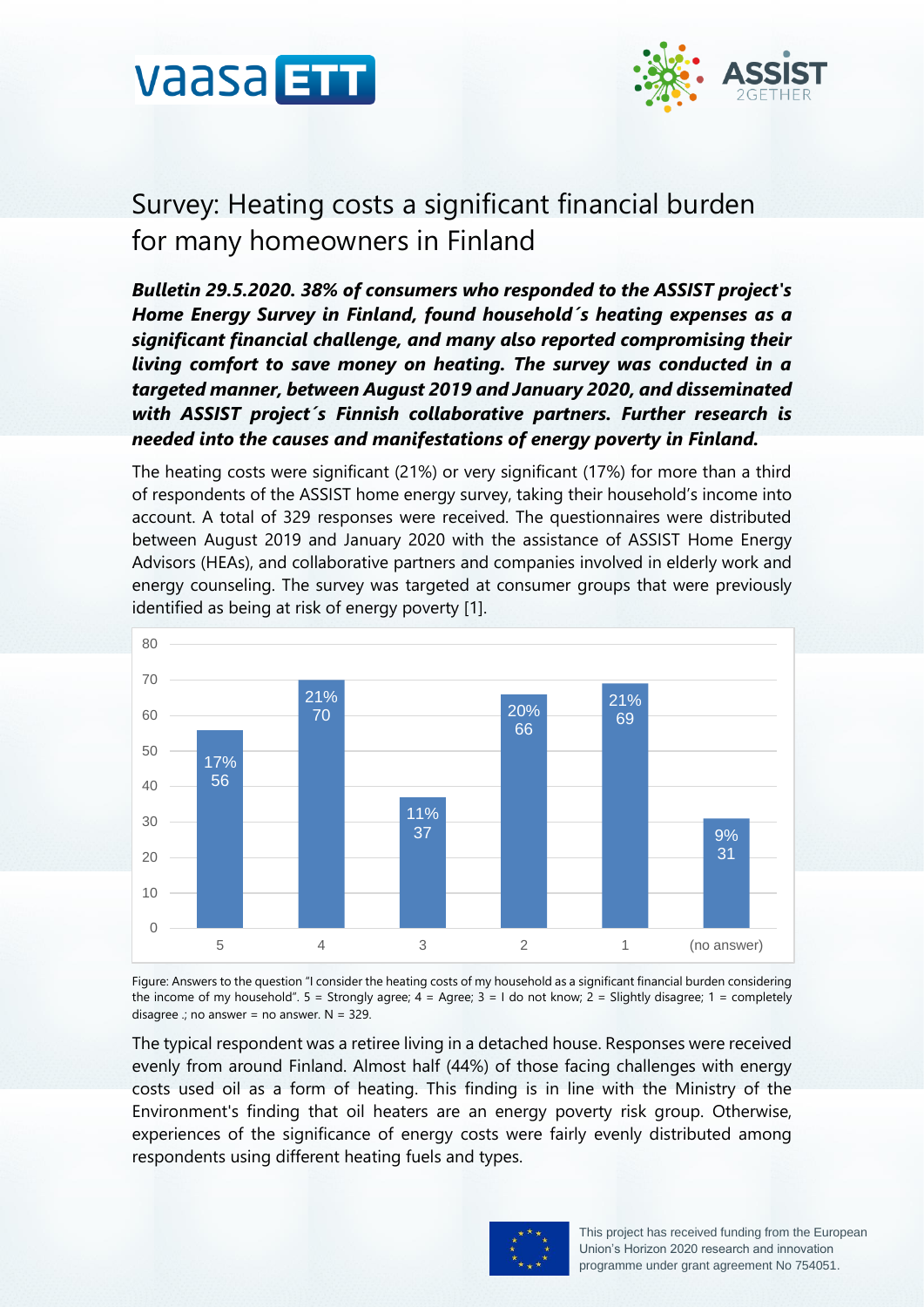



Figure: Respondents' form of home heating. Oil was the most typical form of heating for vulnerable consumers. Respondents who perceived heating costs as a significant financial challenge are marked in orange, other respondents are marked in blue. Those using geothermal energy or pellets experienced the least challenges with heating costs.

## *Consumers know that lowering the indoor temperature is the most effective way to shrink the energy bill*

Respondents proved to be quite aware of the impacts of different types of energy saving measures. 90% of respondents reported to know how to save energy through their consumption habits and different purchases. Respondents who were financially burdened by energy costs felt more confident. Half of the 44 consumers interviewed by phone in January 2020 said having already taken every possible measure to save in energy costs, but the desired heating system renewal or an energy efficiency renovation would be difficult or impossible to implement in their own situation.

Dissatisfaction with indoor temperatures turned out surprisingly high among responents: as many as 15% of all reposted being dissatisfied (80% satisfied; 5% no answer), which may indicate heating problems, but also economic difficulties. Dissatisfaction with temperature was higher among those living in apartment buildings (27% of apartment building inhabitant responders). Interviews with homeowners highlighted the tendency to save money by lowering room temperature, as it was known to be the most efficient way to save in energy costs. This was sometimes done even at the expense of one's own comfort.

The survey results imply that there is energy poverty in Finland. Qualitative interviews provide a picture of homeowners who are living thriftily, partly because of their house or their heating system, and partly due to their lower income. The position of such households could be improved by new and more targeted energy efficiency and

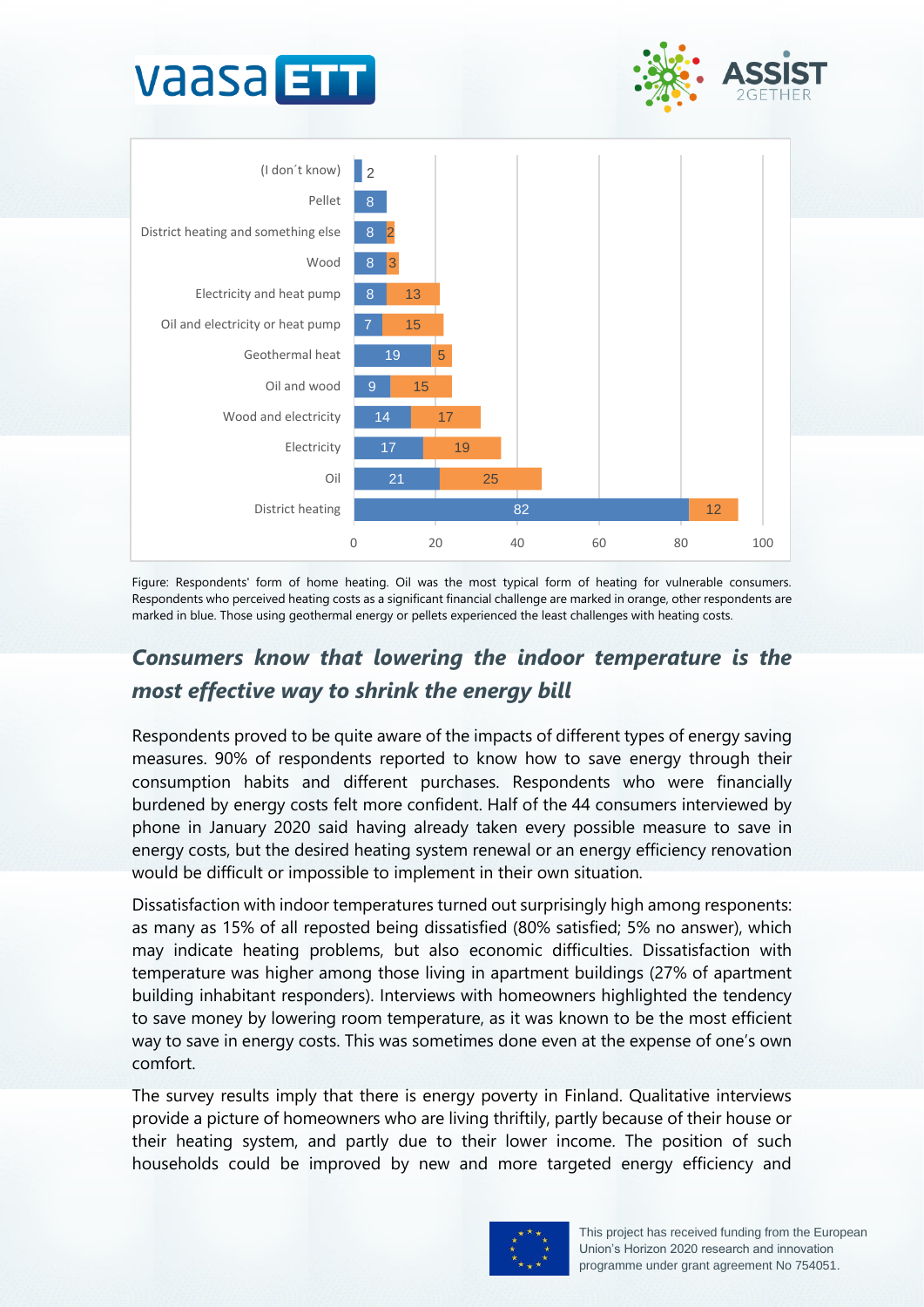



renovation grants or support mechanisms. More research would be needed on the experiences of disadvantaged Finns in terms of living comfort and energy costs.

|                                                                                   | <b>Respondents who</b><br>consider the heating<br>costs being a burden | All respondents |
|-----------------------------------------------------------------------------------|------------------------------------------------------------------------|-----------------|
| I know how to save energy<br>through consumption habits and<br>purchases          | 94 %                                                                   | 90 %            |
| know the share of<br>$\mathbf{L}$<br>my<br>household income spent<br>on<br>energy | 90 %                                                                   | 74 %            |
| I know where to get energy<br>advisory if needed                                  | 74 %                                                                   | 68 %            |
| I can help others to save energy<br>and related costs                             | 64 %                                                                   | 62 %            |
| I am satisfied with the indoor<br>temperature at home                             | 83 %                                                                   | 80 %            |

VaasaETT mapped the experiences of Finns within the framework of the ASSIST project [\(www.assist2gether.eu\)](file:///C:/Users/SiniNumminen/AppData/Local/Microsoft/Windows/INetCache/Content.Outlook/RAXCN2K2/www.assist2gether.eu), which studies energy poverty and is funded by the European Commission. The Home energy surveys were disseminated and collected in the winter of 2019-20 with the help of the ASSIST project's collaboration partners in Finland: The Finnish Association for the Welfare of Older People, Metropolitan Youth Housing Association, Aalto University, The Finnish Village Movement Association, Lämmitysenergia Yhdistys and Lämmöllä magazine, Motiva Oy, Valonia, Ekokumppanit Oy, Kuopio City Energy Advisory, Feasib Consulting, Thermopolis Oy and Satakunta Energy Advisory. You can read more about the results of the survey in the [survey report](https://www.assist2gether.eu/documenti/news/kyselytutkimusraportti_assist_energiakysely2019.pdf) (in Finnish).

The Home Energy Survey was part of a larger study of the ASSIST project. You may read about European result from the [Final report on HEA Network Activity, Saved Energy and](https://www.assist2gether.eu/documenti/risultati/d4_7_final_report_on_hea_network_activity_saved_energy_and_increased_comfort_level.pdf)  [Increased Comfort.](https://www.assist2gether.eu/documenti/risultati/d4_7_final_report_on_hea_network_activity_saved_energy_and_increased_comfort_level.pdf)

#### **More information:**

Sini Numminen, sini.numminen@vaasaett.com, +358 449066826.

#### **About the publisher:**

The ASSIST project [\(www.assist2gether.eu\)](file:///C:/Users/SiniNumminen/AppData/Local/Microsoft/Windows/INetCache/Content.Outlook/RAXCN2K2/www.assist2gether.eu) is a coordination and support project funded by the European Commission to study the manifestations of energy poverty in six European countries and opportunities to support vulnerable consumers, including

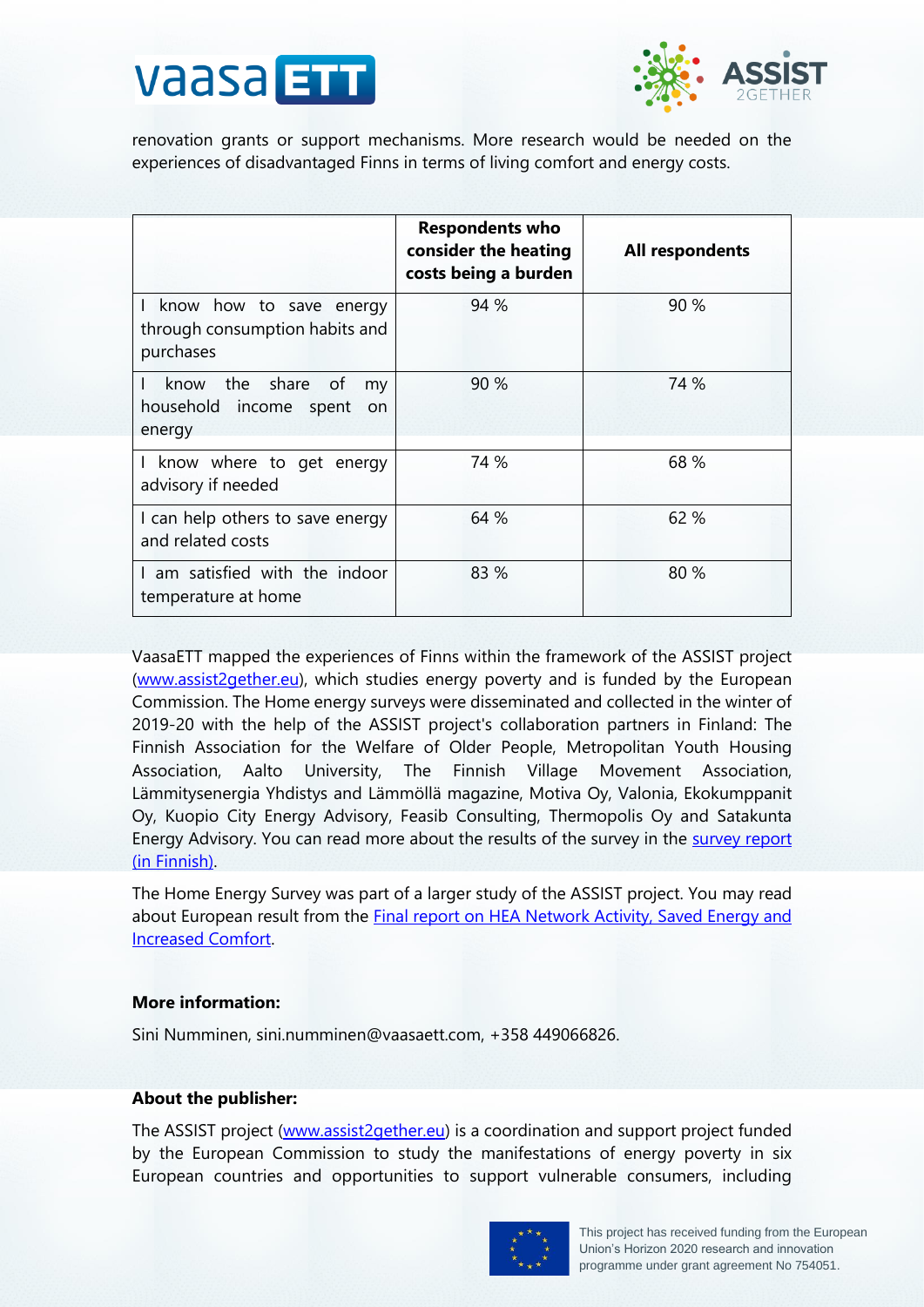



through energy advice and policy recommendations. In Finland, the partner of the ASSIST project is VaasaETT Oy. The project will run from May 2017 to June 2020, and the final results will be published in June–August 2020. The ASSIST project has received funding from the European Union's Horizon 2020 Project Research and Innovation Program under Grant Agreement No. 754051. The views expressed are those of the authors and do not necessarily reflect the official views of the European Commission or EASME.

### *Consumers´ comments on their own home´s energy use and savings*

The selection of consumers that were interviewed in January 2020 was based on the consumers´ survey responses and their identification as potentially belonging to the risk group of energy vulnerable consumers. These consumers were asked about their experiences of their own energy saving opportunities, energy cost management and home energy efficiency. Selected comments below.

*"I use quite little of energy, asI live in a wooden house and I live alone. --- It [energy saving] is reflected in all actions. --- I have LED bulbs, which everyone now has. [Other times] I light a few candles and then I am in dark. However, I have my own sauna, so I use 10,000 kWh a year, sometimes less, and I heat all the water myself and have electric heating, then it really isn´t a lot. I monitor my consumption online a couple of times per month, or at least when the electricity bill comes. My house is 150 years old and it could be made a little more energy efficient if you had the money. --- People living in wooden houses understand it, they are used to having woolen socks on their feet. I keep it rather cold here where I live. There is 18-19 [degrees] on the meter." (Detached house inhabitant, electric heating, Turku)*

*"I live in a relatively old [built in the 50s] house with original insulation, so getting this insulation and thus saving --- has been calculated many times over and it would be so expensive that I rather buy electricity directly with that money and I make some small repairs. I´m content with [less consumption and] cool [temperature]. That's what it has been. And of course, when electricity has been the main form of heating, I have been able to continue with firewood.--- More than half of the house is heated with wood, as a form of support it [wood heating] is considerable, so when I´m able to continue moving around it saves good amounts every year." (Detached house inhabitant, electric and wood heating, Jämsänkoski)*

*"I keep track of that [oil price], frankly every day. That market price when it´s sold, and that purchase price when it's bought. --- I write the electricity meter number down once a week. I write down all my consumption once a week. " (Detached house inhabitant, oil heating, Paimio)*

*"We are a two-person household, we don't have many ways how to save anymore. We cannot do miracles. In connection with the kitchen renovation, all appliances were replaced for energy efficient ones. --- Life teaches, over the years it [many things] has been learned. I have always been interested in energy." (Detached house inhabitant, geothermal, Harjavalta)*